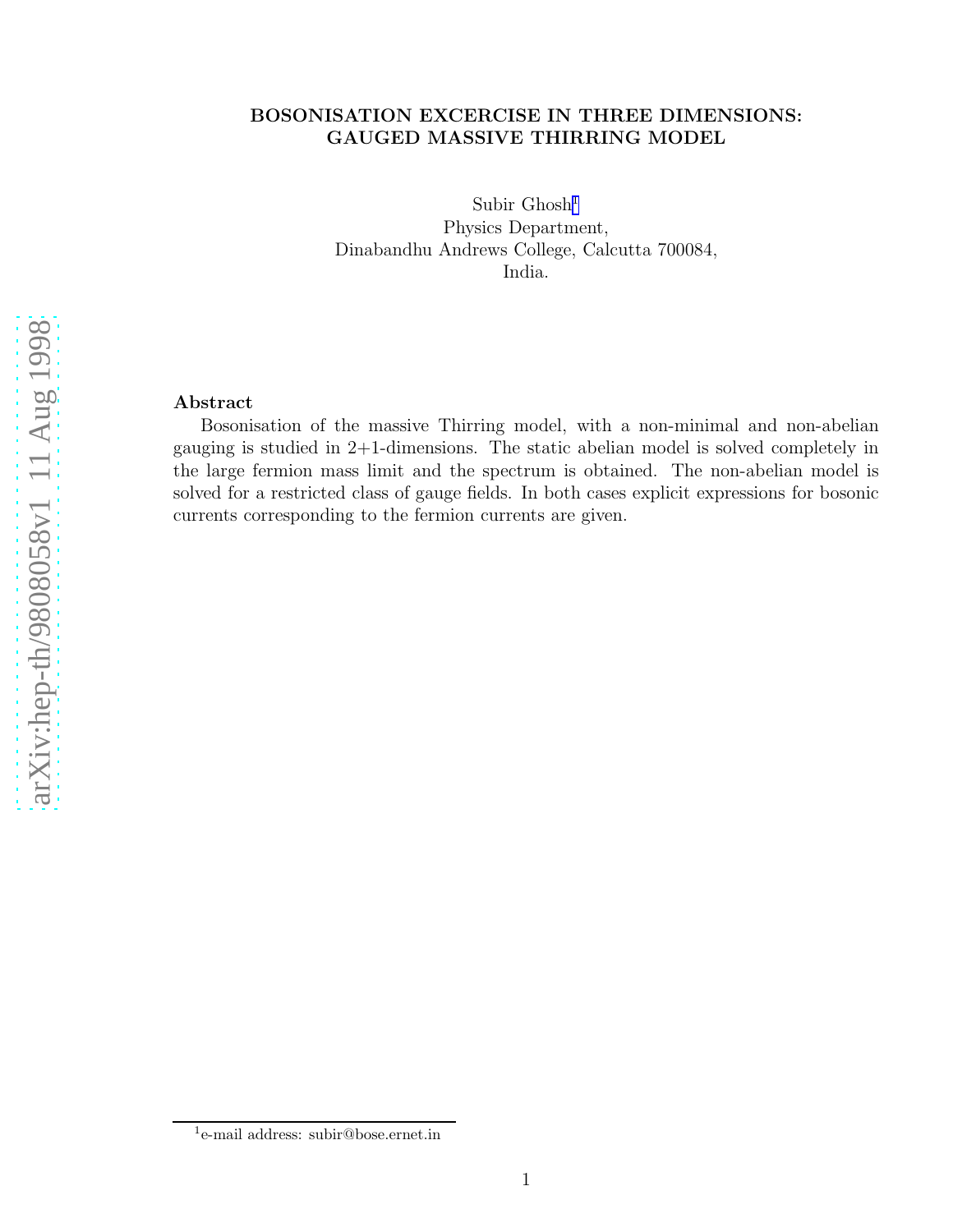#### <span id="page-1-0"></span>Introduction

Ever since the explicit demonstration in  $1+1$ -dimensions of the equivalence of the massive Thirring model and the sine-Gordon model order by order in perturbation theory in the charge zero sector[[1](#page-10-0)] and the subsequent construction of the fermion operator by boson operators [\[2](#page-10-0)], the concept of bosonisation has proved to be an extremely useful one. However it was thought that this equivalence is an exclusive property of one dimensional space, where in reality there is no spin to distinguish fermions from bosons. Indeed, attempts to generalise bosonisation in two space dimensions met with limited success [\[3](#page-10-0)].

Renewed interest in 2+1-dimensional bosonisation has created a flurry of activity in recent years, where the problem is attacked from a different angle. The nonlocal fermion determinant generates local terms in the one loop perturbative evaluation, in the limit of large fermion mass. In the lowest orders of inverse fermion mass, the bosonised theory of the (abelian) massive Thirring model turns out to be Maxwell-Chern-Simons [\[4](#page-10-0)]. In fact the equivalence between massive Thirring and  $CP(1)$  models in the large fermion mass limit was established much ago [\[5](#page-10-0)]. The situation is not that clear in the nonabelian models. For example, the  $SU(2)$  Thirring model, in the limit where the Thirring coupling vanishes, can be identified with the  $SU(2)$  Yang-Mills-Chern-Simons theory, in the limit where the Yang-Mills term vanishes [\[6](#page-10-0)].

In the present work, we consider a theory of non-minimally gauged Dirac fermions, witha Thirring [[7\]](#page-10-0) current-current self interaction. Both abelian and non-abelian gauge groups have been investigated. The model lives in  $2+1$ -dimensions. We study the one loop bosonised version of the model in the large fermion mass (m) limit and keep only Chern-Simons (m independent) and Yang-Mills or Maxwell  $(O(m^{-1})$  terms. The effect of still higher order terms in the inverse fermion mass is qualitatively discussed in the abelian context. The mapping between the fermion and the boson fields at the level of currents is obtained. The behaviour of the bosonic charge operator is studied in detail.

The paper is organised as follows: Section II deals with the nonabelian fermion model and its bosonisation. In Section III we discuss in detail the abelian theory. Section IV contains results for the nonabelian theory for a special class of gauge fields. The paper ends with a brief conclusion in Section V.

### II. Bosonisation

The parent non-abelian fermion model that we wish to study is a system of Dirac fermions with a non-minimal gauging. There is a Thirring [\[7](#page-10-0)] type current-current self interaction term as well. The Lagrangian considered by us is

$$
L = \bar{\psi}i\gamma^{\mu}D_{\mu}\psi - m\bar{\psi}\psi + \frac{g}{2}(\bar{\psi}\gamma^{\mu}T^{a}\psi)^{2}.
$$
 (1)

The covariant derivative is defined as

$$
D_{\mu} = \partial_{\mu} - i\gamma A_{\mu}^{a} T^{a} - i\sigma K_{\mu}^{a} T^{a} \equiv \partial_{\mu} - i\bar{A}_{\mu}^{a} T^{a}, \quad K_{\mu} = \epsilon_{\mu\nu\lambda} A^{\nu\lambda}.
$$

The anti-hermitian generators satisfy  $[T^a, T^b] = f^{abc}T^c$  and the  $\gamma$ -matrices are defined via the Pauli matrices by

$$
\gamma^0 = \sigma^3, \quad \gamma^1 = i\sigma^1, \quad \gamma^2 = i\sigma^2.
$$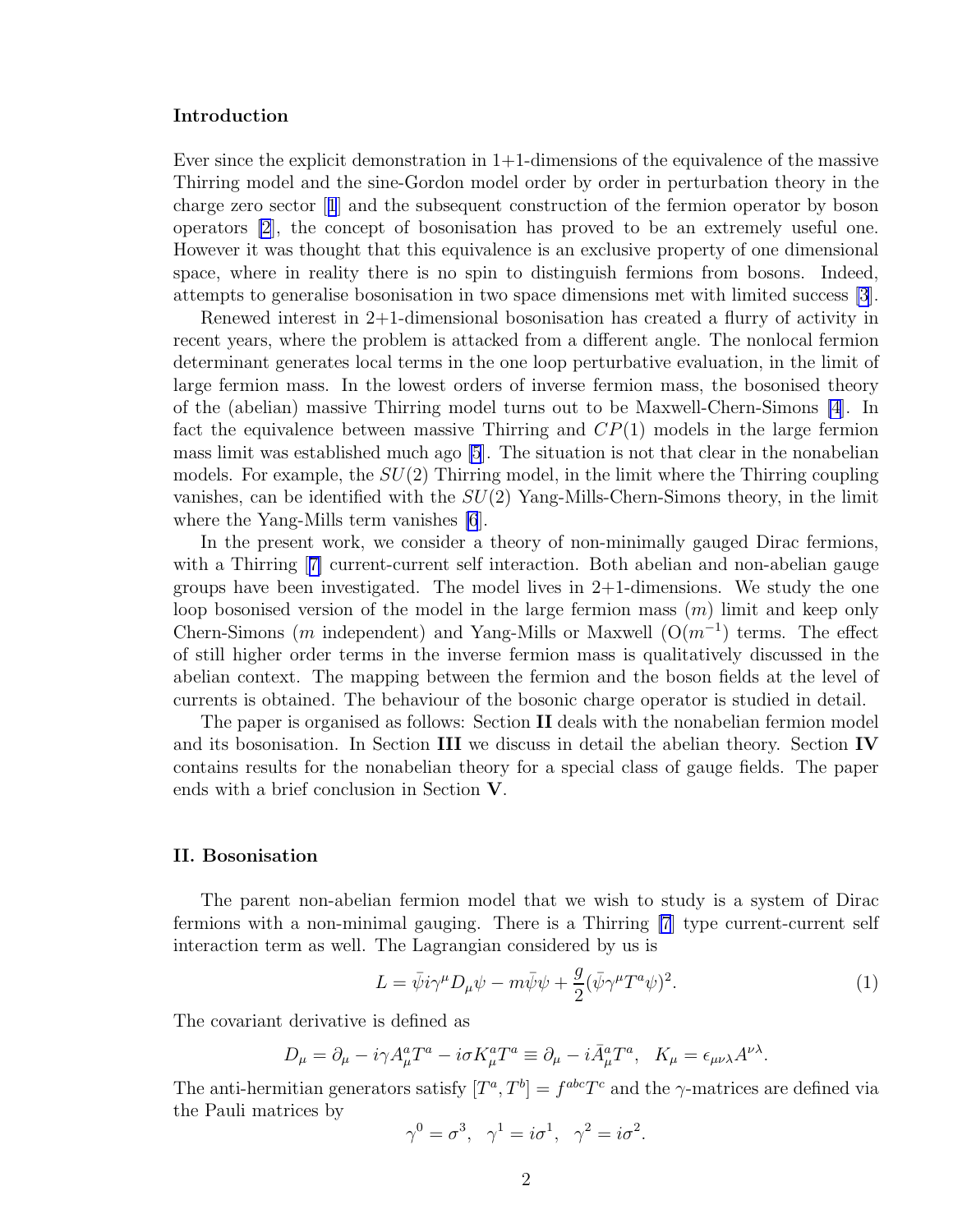<span id="page-2-0"></span>To keep track of the various combinations of vector fields that will appear, we introduce the notations,

$$
(D_{\mu})^{(W)ab} = \partial_{\mu}\delta^{ab} - \rho f^{abc}W_{\mu}^c; \quad W_{\mu\nu}^a = \partial_{\mu}W_{\nu}^a - \partial_{\nu}W_{\mu}^a + \rho W_{\mu}^bW_{\nu}^c,
$$

where W is some arbitrary vector field and  $\rho$  the associated coupling constant. The fermion current enjoys a conservation law,

$$
(D_{\mu}^{\bar{A}}J^{\mu})^a = o; \quad \bar{A}_{\mu} = \gamma A_{\mu} + \sigma K_{\mu}.
$$

Note that no gauge field kinetic term such as the Yang-Mills or Chern-Simons term, is kept in the fermion model as they will be generated in the bosonisation process, along with other mixed terms. Hence even if such terms are kept, their coefficients will get renormalised by bosonisation.

The usual scheme of linearising the Thirring term in([1](#page-1-0)) is by introducing an auxiliary field  $B^a_\mu$ , such that when  $B^a_\mu$  is integrated out, the original model is reproduced. This gives us

$$
\bar{L} = \bar{\psi}\gamma^{\mu}(iD_{\mu} + B_{\mu})\psi - m\bar{\psi}\psi - \frac{1}{2g}B_{\mu}^{a}B^{\mu a}
$$

$$
= \bar{\psi}\gamma^{\mu}(i\partial_{\mu} + C_{\mu})\psi - m\bar{\psi}\psi - \frac{1}{2g}B_{\mu}^{a}B^{\mu a}, \tag{3}
$$

where  $C_{\mu} \equiv B_{\mu} + \gamma A_{\mu} + \sigma K_{\mu}$ . The quadratic term in  $B_{\mu}$  constitutes a mass term for  $B_{\mu}$ . This leads us to the evaluation of the fermion determinant, which is in general non-local, but yields local expressions under various approximation schemes. A gauge invariant Pauli-Villars regularisation has been invoked. We choose, in particular, the large fermion mass limit such that  $m^{-1}$  is a small term. This also restricts us to the low energy or long wavelength limit, where terms with smaller number of derivatives dominate. The Seeley coefficients in the fermion determinant are computed at the one loop level. With these restrictions, the bosonised Lagrangian is the following:

$$
L_B = -\frac{a}{4} C^a_{\mu\nu} C^{\mu\nu a} - \frac{1}{2g} B^a_{\mu} B^{\mu a} + \alpha \epsilon^{\mu\nu\lambda} C^a_{\mu} (\partial_{\nu} C^a_{\lambda} + \frac{1}{3} f^{abc} C^b_{\nu} C^c_{\lambda}). \tag{4}
$$

The coefficients  $\alpha = 1/(4\pi)$  and  $a = -1/(24\pi m)$  are known from bosonization rules.

Since there are a number of fields, coupling constants and parameters, a glossary of the dimensions of them in the  $c = \hbar = 1$  system of units is provided below, with l denoting length,

$$
[C_{\mu}] = [B_{\mu}] = [\psi] = [m] = \frac{1}{l}, \quad [A_{\mu}] = [\gamma] = \frac{1}{\sqrt{l}}, \quad [g] = [a] = l, \quad [\sigma] = \sqrt{l}.
$$

The Lagrangian equations of motion following from (4) are,

$$
2\sigma \epsilon^{\nu\mu\lambda} (D_{\mu}^{(A)} X_{\lambda})^a + \gamma X^{\nu a} = 0, \tag{5}
$$

where

$$
X^{\nu a} = (aD_{\mu}^{(C)}C^{\mu\nu} + \alpha \epsilon^{\nu\mu\lambda}C_{\mu\lambda})^{a}.
$$
  

$$
X_{\nu}^{a} - \frac{1}{g}B_{\nu}^{a} = 0.
$$
 (6)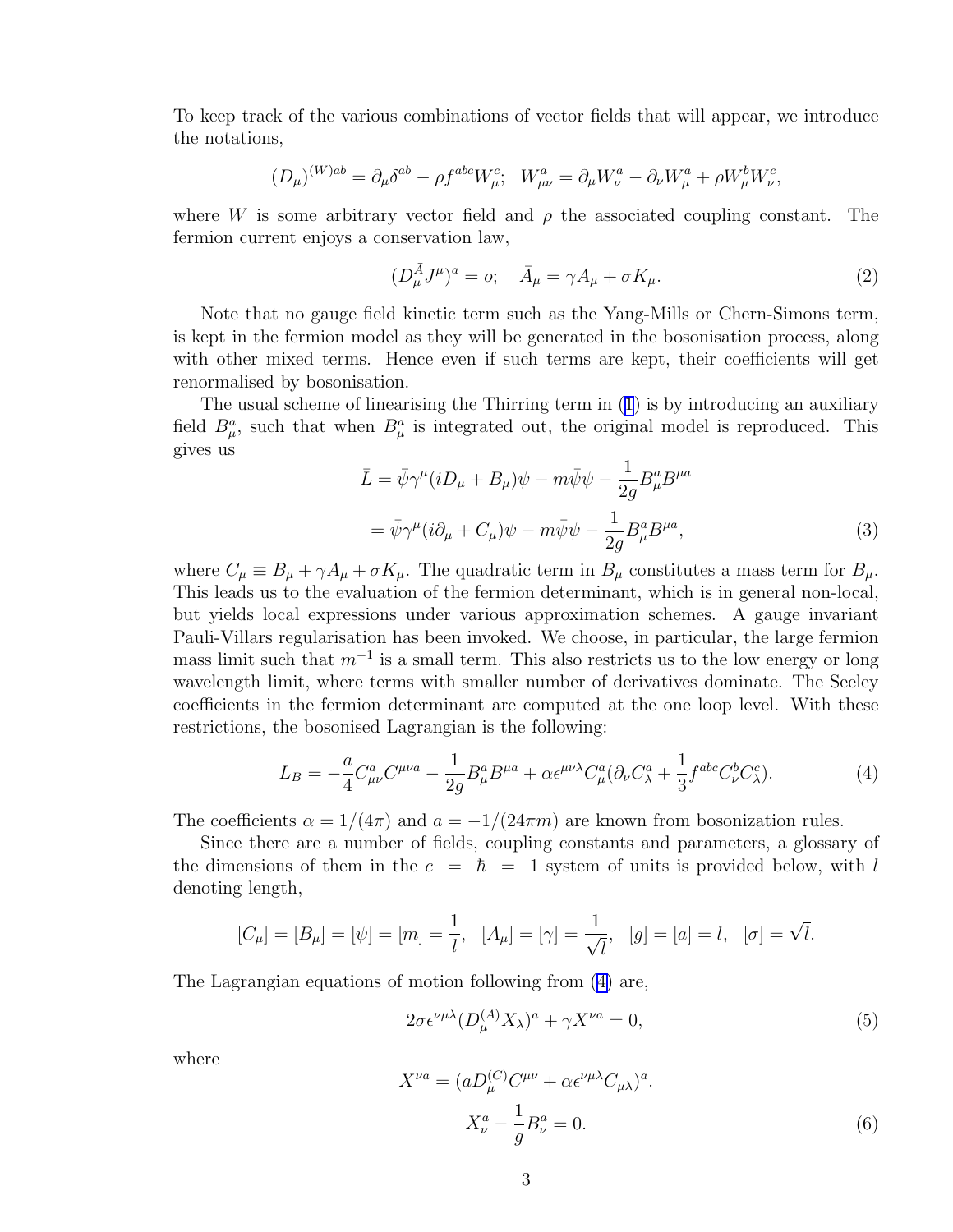<span id="page-3-0"></span>Putting $(6)$  $(6)$  in  $(5)$  $(5)$  $(5)$  we get

$$
2\sigma \epsilon^{\nu\mu\lambda} (D_{\mu}^{(A)} B_{\lambda})^a + \gamma B^{\nu a} = 0, \qquad (7)
$$

This is essentially a generalised nonabelian self dual equation for  $B^a_\mu$ . Our next task is to identify the operator that will correspond to the fermion current  $J^a_\mu = \bar{\psi}\gamma_\mu T^a \psi$ . The standard procedure is to introduce a source term  $\sigma^a_\mu J^a_\mu$  in the fermion Lagrangian where  $\sigma_{\mu}^{a}$  is an auxiliary field coupled to the operator  $J_{\mu}^{a}$  in question. After bosonising this modified Lagrangian,  $\frac{\delta L_B}{\delta \sigma_\mu^a}$   $|_{\sigma=0}$  can be identified as the mapping of the fermion current. This shows us that the bosonised current  $j^a_\mu$  is,

$$
j^{a\nu} \equiv X^{\nu a} = (aD_{\mu}^{(C)}C^{\mu\nu} + \alpha \epsilon^{\nu\mu\lambda}C_{\mu\lambda})^a = \frac{1}{g}B_{\nu}^a.
$$
\n(8)

The last equality follows from([6](#page-2-0)). It is reassuring to note that the whole structure is internally consistent since in the fermion model, the equation of motion for  $B^a_\mu$  is

$$
\frac{1}{g}B^a_\mu = J^a_\mu.
$$

The above operator identity is preserved now as well,

$$
\frac{1}{g}B^a_\mu = j^a_\mu.
$$

The fermion current conservation equation in [\(2\)](#page-2-0) in abelian theory reduces to

$$
\partial_{\mu}J^{\mu}=0.
$$

From the expression of  $X^a_\mu$  or from the nonabelian self-dual equation (7) it is clear that in the abelian theory the bosonic current conservation is valid as well,

$$
\partial_{\mu}j^{\mu} = 0. \tag{9}
$$

This makes the mapping between the currents  $J_{\mu}$  and  $j_{\mu}$  unambiguous. It is important to note that  $j_{\mu}$  is a topological current, meaning that its conservation is assured by construction.

The Hamiltonian in the static limit simply reduces to the Lagrangian with a negative sign,

$$
H_B = -L_B. \tag{10}
$$

In the next section, we will show that the abelian bosonised model has a local gauge invariance. This gauge symmetry along with the set of time independent equations of motion helps us to solve the abelian model completely.

## III. Abelian theory

In the abelian case, one can replace the covariant derivatives by simple derivatives and (7) is reduced to

$$
2\sigma \epsilon^{\nu\mu\lambda}\partial_{\mu}B_{\lambda} + \gamma B^{\nu} = 0, \tag{11}
$$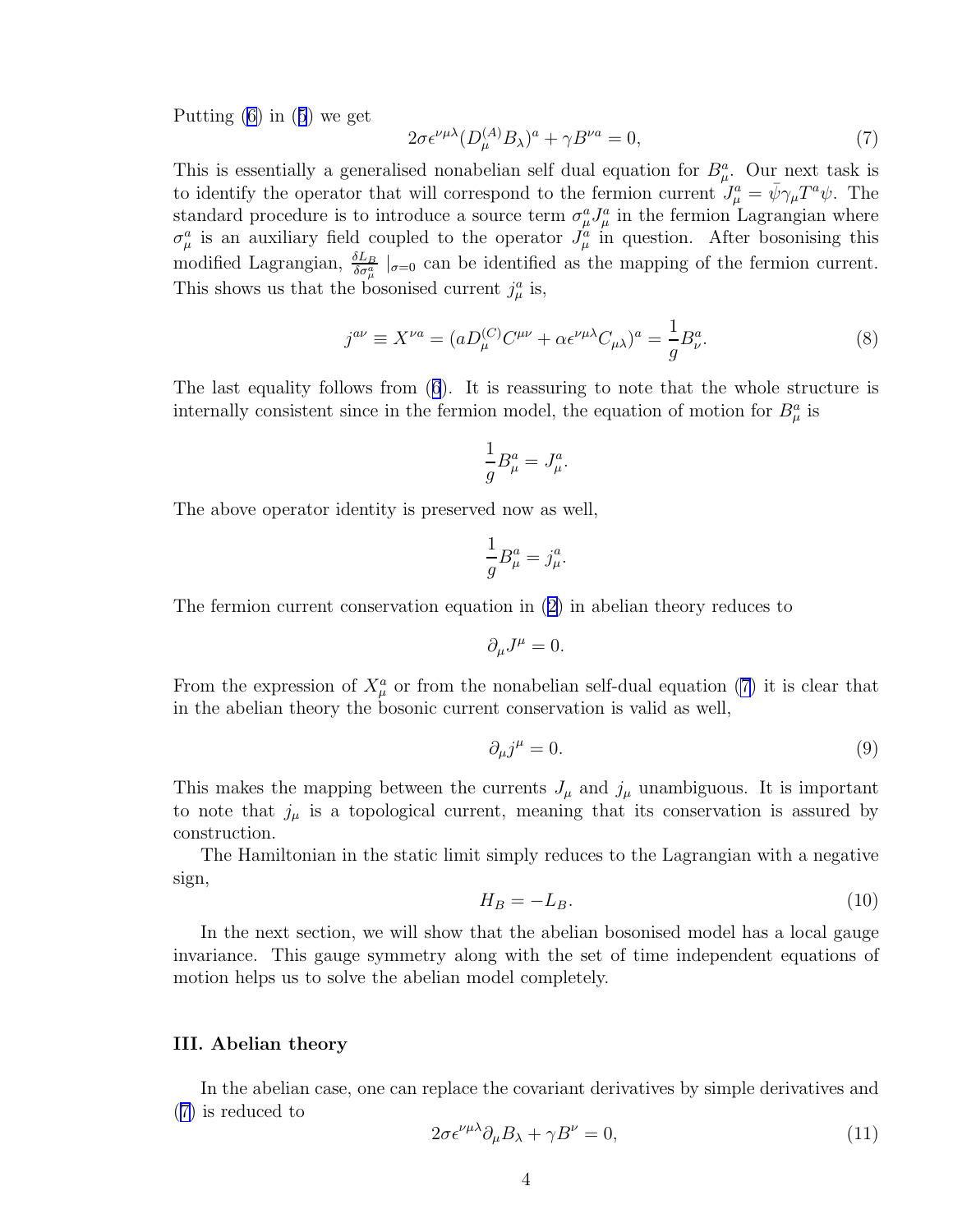<span id="page-4-0"></span>We are interested in the behaviour of the matter density  $B_0$  in the static limit. Hence all time derivatives are dropped. The above equation is broken up in component form,

$$
\gamma B_0 + 2\sigma B_{12} = 0
$$
  

$$
-\gamma B_1 + 2\sigma \partial_2 B_0 = 0, \quad \gamma B_2 + 2\sigma \partial_1 B_0 = 0.
$$
 (12)

From the last two equations we get,

$$
\gamma B_{12} = 2\sigma \nabla^2 B_0 = -\frac{\gamma^2}{2\sigma} B_0.
$$

Combining with the first of  $(12)$ , it is found that  $B_0$  satisfies the time independent Helmholtz equation

$$
\nabla^2 B_0 + \left(\frac{\gamma}{2\sigma}\right)^2 B_0 = 0. \tag{13}
$$

In fact the above equation is true for  $B_{\mu}$ .

Now we show the gauge invariance in the model. The Lagrangian is

$$
L_B = -\frac{a}{4}C_{\mu\nu}C^{\mu\nu} - \frac{1}{2g}B_{\mu}B^{\mu} + \frac{\alpha}{2}\epsilon^{\mu\nu\lambda}C_{\mu}C_{\nu\lambda}.
$$
 (14)

Rewriting

$$
C_{\mu} = B_{\mu} + \gamma A_{\mu} + \sigma K_{\mu} = B_{\mu} + \bar{A}_{\mu}
$$

the field tensor breaks in to two decoupled parts,

$$
C_{\mu\nu}=B_{\mu\nu}+\bar{A}_{\mu\nu}.
$$

In terms of these redefinitions, (14) becomes

$$
L_B = -\frac{a}{4}(B+\bar{A})_{\mu\nu}(B+\bar{A})^{\mu\nu} - \frac{1}{2g}B_{\mu}B^{\mu} + \frac{\alpha}{2}\epsilon^{\mu\nu\lambda}(B+\bar{A})_{\mu}(B+\bar{A})_{\nu\lambda}.
$$
 (15)

Clearly the action is invariant up to a total derivative under the local gauge transformation,

 $\bar{A}_{\mu} \rightarrow \bar{A}_{\mu} + \partial_{\mu}\phi$ 

where  $\phi$  is some arbitrary function.

This allows us to choose a gauge

$$
\bar{A}_0 \equiv \gamma A_0 + 2\sigma A_{12} = 0. \tag{16}
$$

which makes  $\bar{A}_{0i} = 0$  and  $B_{0i} = -\partial_i B_0$  in the static case. Using this gauge and static expressions, we simplify the components related to  $K_{\mu}$  field,

$$
K_{\mu} = 2\epsilon_{\mu\nu\lambda}\partial^{\nu}A^{\lambda},
$$
  
\n
$$
K_0 = 2A_{12}, \quad K_1 = -2\partial_2A_0, \quad K_2 = 2\partial_1A_0,
$$
  
\n
$$
K^{i0} = 2\partial^iA_{12}, \quad K_{12} = -2\nabla^2A_0.
$$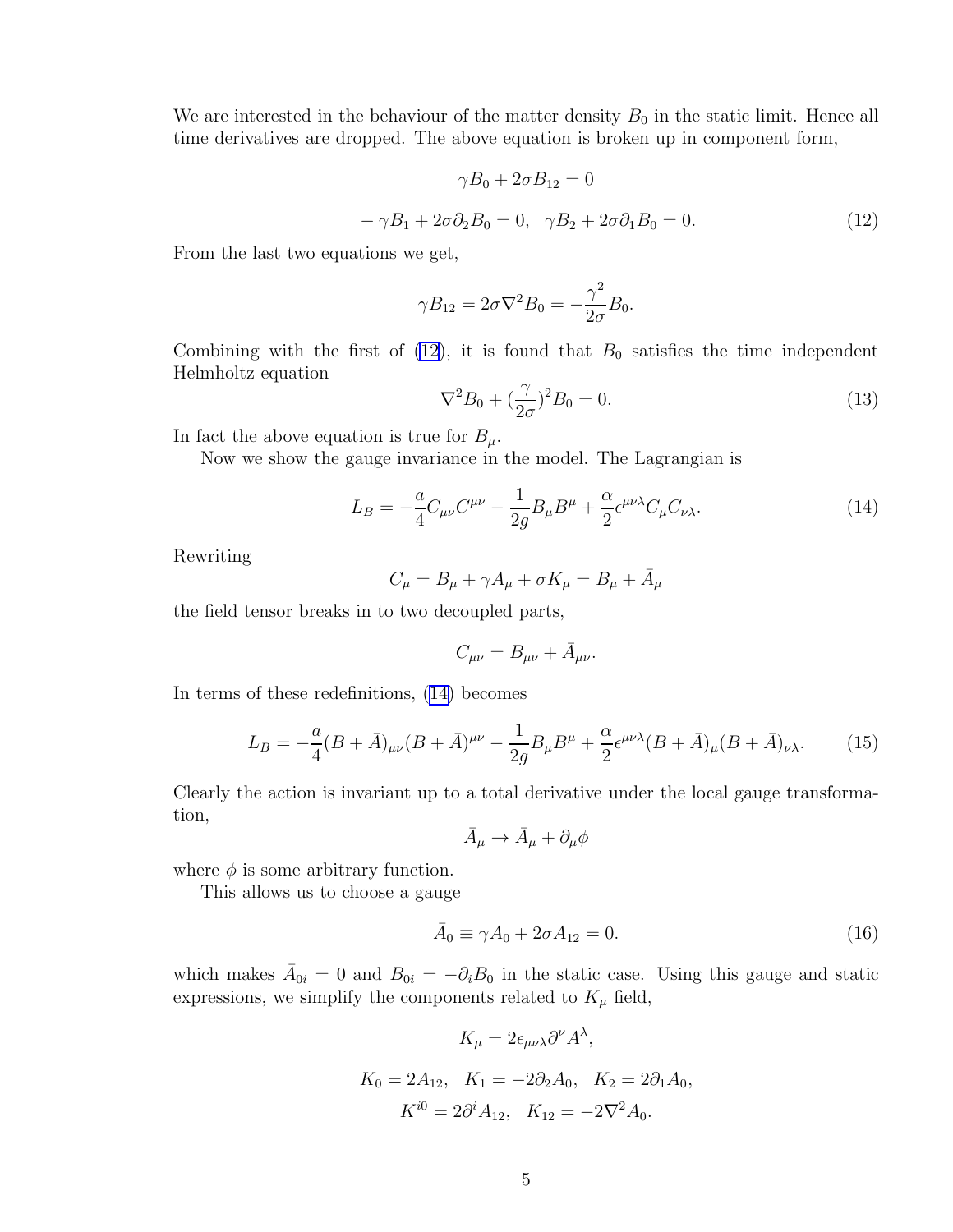<span id="page-5-0"></span>Now,from ([6](#page-2-0)), for  $\nu = 0$  we get,

$$
(\frac{a\gamma^2}{4\sigma^2} + \frac{\alpha\gamma}{\sigma} + \frac{1}{g})B_0 + 2\sigma(\nabla^2 A_0 + (\frac{\gamma}{2\sigma})^2 A_0) = 0,
$$

(where [\(13](#page-4-0)) has been used), and for  $\nu = 1$  and  $\nu = 2$  we get,

$$
-a\partial_2 C_{12} + 2\alpha \partial_2 B_0 + \frac{B_1}{g} = 0, \quad -a\partial_1 C_{12} + 2\alpha \partial_1 B_0 - \frac{B_2}{g} = 0,
$$

which are combined to give,

$$
(\frac{\gamma}{2\sigma})(\frac{a\gamma^2}{4\sigma^2} + \frac{\alpha\gamma}{\sigma} + \frac{1}{g})B_0 - 2\sigma a\nabla^2(\nabla^2 A_0 + (\frac{\gamma}{2\sigma})^2 A_0) = 0.
$$

From the above set of equations, we finally obtain an equation involving  $A_0$  only,

$$
\nabla^2(\nabla^2 A_0 + (\frac{\gamma}{2\sigma})^2 A_0) + \frac{\gamma}{2a\sigma}(\nabla^2 A_0 + (\frac{\gamma}{2\sigma})^2 A_0) = 0.
$$
 (17)

Note that for small  $a$  we have approximately

$$
\nabla^2 A_0 + (\frac{\gamma}{2\sigma})^2 A_0 = 0,
$$

which is identical to([13](#page-4-0)).

Wenow consider two special cases: (i)  $\gamma = 0$ ,  $\sigma = 0$ , the Thirring model [[7](#page-10-0)] and (ii)  $g = 0, \sigma = 0$  $g = 0, \sigma = 0$  $g = 0, \sigma = 0$ , the Deser Redlich model [[5\]](#page-10-0). Note that the third option, i.e., bosonisation of the free fermion theory with  $\gamma = \sigma = g = 0$  is not permissible in this scheme as  $g^{-1}$  is present.

InCase  $(i)$ , the set of equations of motion in  $(5,6,7)$  $(5,6,7)$  $(5,6,7)$  now reduce to the single equation.

$$
a\partial_{\mu}B^{\mu\nu} + \alpha \epsilon^{\nu\mu\lambda}B_{\mu\lambda} - \frac{B^{\nu}}{g} = 0.
$$
 (18)

Breaking it into components, we end up with the equations,

$$
2\alpha B_{12} + a\nabla^2 B_0 - \frac{B_0}{g} = 0; \quad \frac{B_{12}}{g} - a\nabla^2 B_{12} + 2\alpha\nabla^2 B_0 = 0. \tag{19}
$$

This reproduces a static equation of motion involving only  $B_0$ ,

$$
a^2(\nabla^2)^2 B_0 - (\frac{2a}{g} - 4\alpha^2) \nabla^2 B_0 + \frac{B_0}{g^2} = 0.
$$
 (20)

Rewriting the above equation in the form, where  $a^2$  has been dropped,

$$
\nabla^2 B_0 + \frac{1}{(2g\alpha)^2} (1 - \frac{a}{2g\alpha^2})^{-1} B_0 = 0,
$$

we make an expansion in  $a$ ,

$$
\nabla^2 B_0 + \frac{1}{(2g\alpha)^2} (1 + \frac{a}{2g\alpha^2} + \ldots) B_0 = 0.
$$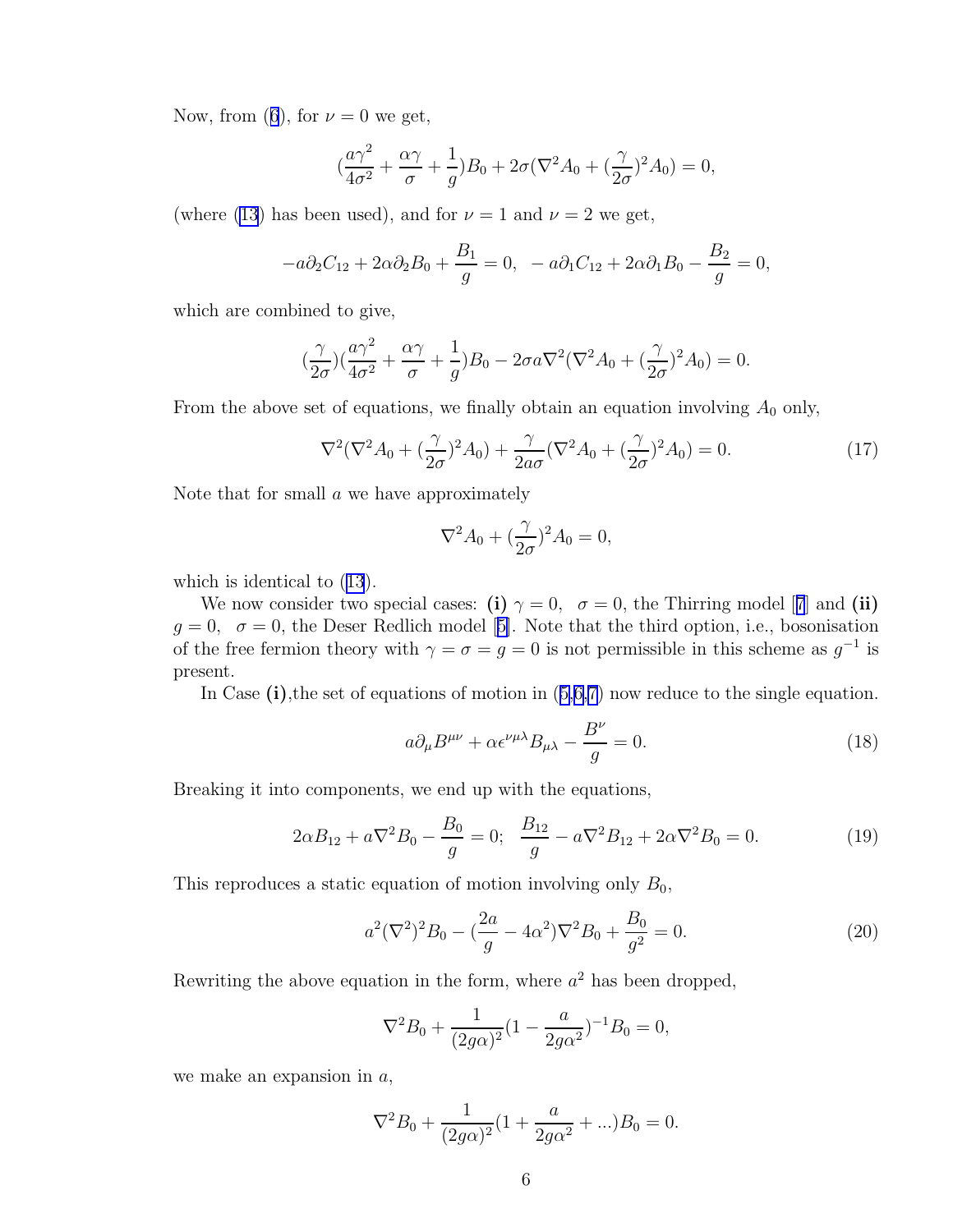Note that the  $B_0$  mass term is renormalised by fermion mass corrections. With  $C_{\mu} = B_{\mu}$ , the bosonised Lagrangian and current reduce to the well known forms,

$$
L_B = -\frac{a}{4} B_{\mu\nu} B^{\mu\nu} - \frac{1}{2g} B_{\mu} B^{\mu} + \alpha \epsilon^{\mu\nu\lambda} B_{\mu} \partial_{\nu} B_{\lambda}.
$$

$$
X^{\nu} = a \partial_{\mu} B^{\mu\nu} + \alpha \epsilon^{\nu\mu\lambda} B_{\mu\lambda}.
$$

In Case (ii), for  $\sigma = 0$ ,  $C_{\mu} = B_{\mu} + \gamma A_{\mu}$  and the Lagrangian becomes,

$$
L_{DR} = -\frac{a}{4}(B + \gamma A)_{\mu\nu}(B + \gamma A)^{\mu\nu} - \frac{m}{6\pi}B_{\mu}B^{\mu} + \alpha \epsilon^{\mu\nu\lambda}(B + \gamma A)_{\mu}\partial_{\nu}(B + \gamma A)_{\lambda}.
$$
 (21)

The above Lagrangian breaks up into two pieces, a  $B_{\mu}$  independent one,

$$
L_{DR}(A) = -\frac{a\gamma^2}{4}A_{\mu\nu}A^{\mu\nu} + \alpha\gamma\epsilon^{\mu\nu\lambda}A_{\mu}\partial_{\nu}A_{\lambda},\tag{22}
$$

and a  $B_{\mu}$  dependent one,

$$
L_{DR}(A,B) = -\frac{a}{4}B_{\mu\nu}B^{\mu\nu} + \alpha \epsilon^{\mu\nu\lambda}B_{\mu}\partial_{\nu}B_{\lambda}
$$

$$
-\frac{1}{2g}B_{\mu}B^{\mu} - \frac{a\gamma}{2}B_{\mu\nu}A^{\mu\nu} + 2\alpha \gamma \epsilon^{\mu\nu\lambda}B_{\mu}\partial_{\nu}A_{\lambda}.
$$
(23)

Rewriting the latter equation in the following form,

$$
L_{DR}(A,B) = B_{\mu}P^{\mu\nu}B_{\nu} + B_{\mu}Q^{\mu},
$$
\n(24)

where,

$$
P^{\mu\nu} = -\frac{1}{2g}g^{\mu\nu} + \frac{a}{2}(g^{\mu\nu}\partial^{\mu}\partial_{\mu} - \partial^{\mu}\partial^{\nu}) - \alpha\epsilon^{\mu\nu\lambda}\partial_{\lambda},
$$

$$
Q^{\mu} = \gamma(a(g^{\mu\nu}\partial^{\mu}\partial_{\mu} - \partial^{\mu}\partial^{\nu}) - 2\alpha\epsilon^{\mu\nu\lambda}\partial_{\lambda})A_{\nu}.
$$

Performing the gaussian integration for  $B_{\mu}$  leads to the formal result,

$$
L_{DR}(A,B) \approx -\frac{1}{4} Q^{\mu} (P^{-1})_{\mu\nu} Q^{\nu}.
$$
 (25)

At present we are only interested in getting local terms with smaller number of derivatives, and hence we take the inverse of  $P_{\mu\nu}$  as simply

$$
(P^{-1})_{\mu\nu}\approx -2g g_{\mu\nu}.
$$

No gauge fixing is cosidered so far. Substituting this back in (25) yields,

$$
L_{DR}(A,B) = \frac{g\gamma^2}{2} [(a(g^{\mu\nu}\partial^{\lambda}\partial_{\lambda} - \partial^{\mu}\partial^{\nu}) - 2\alpha\epsilon^{\mu\nu\lambda}\partial_{\lambda})A_{\nu}]
$$

$$
[(a(g^{\mu\eta}\partial^{\rho}\partial_{\rho} - \partial^{\mu}\partial^{\eta}) - 2\alpha\epsilon^{\mu\eta\rho}\partial_{\rho})A_{\eta}].
$$
 (26)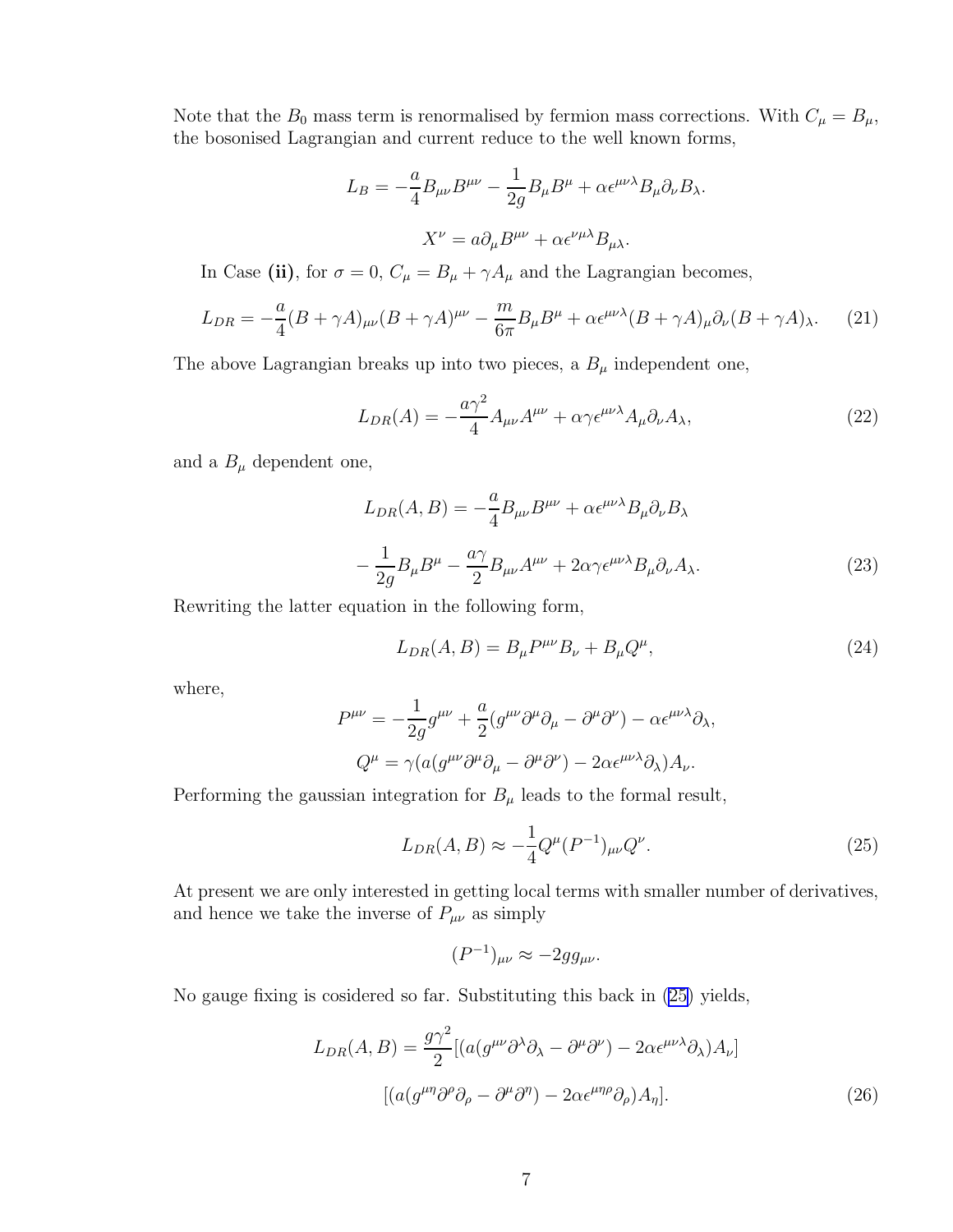Keeping in mind the condition of lowest number of derivatives, we take only the following contribution in the effective action,

$$
L_{DR}(A,B) = g(\alpha \gamma)^2 A_{\mu\nu} A^{\mu\nu} = g(\frac{\gamma}{4\pi})^2 \frac{6\pi}{m} A_{\mu\nu} A^{\mu\nu}.
$$
 (27)

Thus we notice that in this order the coefficient of the Maxwell term in  $A_\mu$  gets modified whereas the Chern-Simons term in  $A_\mu$  remains unaltered. The final form of the action to the order stated is,

$$
L_{DR} = -\gamma^2 \left(\frac{g}{\pi^2} - \frac{a}{4}\right) A_{\mu\nu} A^{\mu\nu} + \alpha \gamma \epsilon^{\mu\nu\lambda} A_{\mu} \partial_{\nu} A_{\lambda},\tag{28}
$$

Thisis exactly the model studied in [[5](#page-10-0)], if following [\[5](#page-10-0)] the Thirring coupling  $q$  is taken to be proportional to  $m^{-1}$ .

Let us now discuss the effects of higher order (in  $m^{-1}$ ) Seelay terms in the fermion determinant in the full theory. Considering the next Seelay term our Lagrangian will be,

$$
\bar{L}_B = L_B + y \epsilon^{\mu\nu\lambda} C_\mu \partial^\rho \partial_\rho \partial_\nu C_\lambda,\tag{29}
$$

where $L_B$  is given in ([14](#page-4-0)) and y is of order  $O(m^{-2})$ . Clearly the equations of motion in ([5\)](#page-2-0),([6\)](#page-2-0) and ([7\)](#page-3-0) will remain unchanged structurally, with  $X_{\nu}$  changing to  $\bar{X}_{\nu}$ ,

$$
\bar{X}^{\nu} = X^{\nu} + y \epsilon^{\nu \mu \lambda} \partial^{\rho} \partial_{\rho} C_{\mu \lambda}.
$$
\n(30)

However, in the full theory this will not change the behaviour of  $B_0$ . On the other hand, in the pure Thirring model, the  $B_\mu$ -equation in [\(7](#page-3-0)) is modified to,

$$
a\partial_{\mu}B^{\mu\nu} + \epsilon^{\nu\mu\lambda}(\alpha + y\partial^2)B_{\mu\lambda} - \frac{B^{\nu}}{g} = 0.
$$
 (31)

The resulting time-independent equations are,

$$
\frac{B_{12}}{g} - a\nabla^2 B_{12} + 2(\alpha + y\nabla^2)\nabla^2 B_0 = 0,
$$
  

$$
a\nabla^2 B_0 - \frac{B_0}{g} + 2(\alpha + y\nabla^2)B_{12} = 0.
$$

Neglecting terms of  $O(ay)$  we get,

$$
B_{12} = \frac{1}{2\alpha} (1 + \frac{y}{\alpha} \nabla^2)^{-1} (\frac{B_0}{g} - a \nabla^2 B_0)
$$

$$
\approx \frac{1}{2\alpha} (\frac{B_0}{g} - (a - \frac{y}{\alpha g}) \nabla^2 B_0).
$$

Hence the  $B_0$ -equation becomes,

$$
2\alpha a^2 (\nabla^2)^2 B_0 + (4\alpha^2 - \frac{2a}{g} + \frac{y}{\alpha g^2}) \nabla^2 B_0 + \frac{B_0}{g^2} = 0.
$$
 (32)

Comparing with([20](#page-5-0)) we note that now the first term can not be ignored. The next Seelay term,  $(\epsilon^{\mu\nu\lambda}B_{\mu}B_{\nu\lambda})^2$  obviously causes more complications in the pure Thirring model and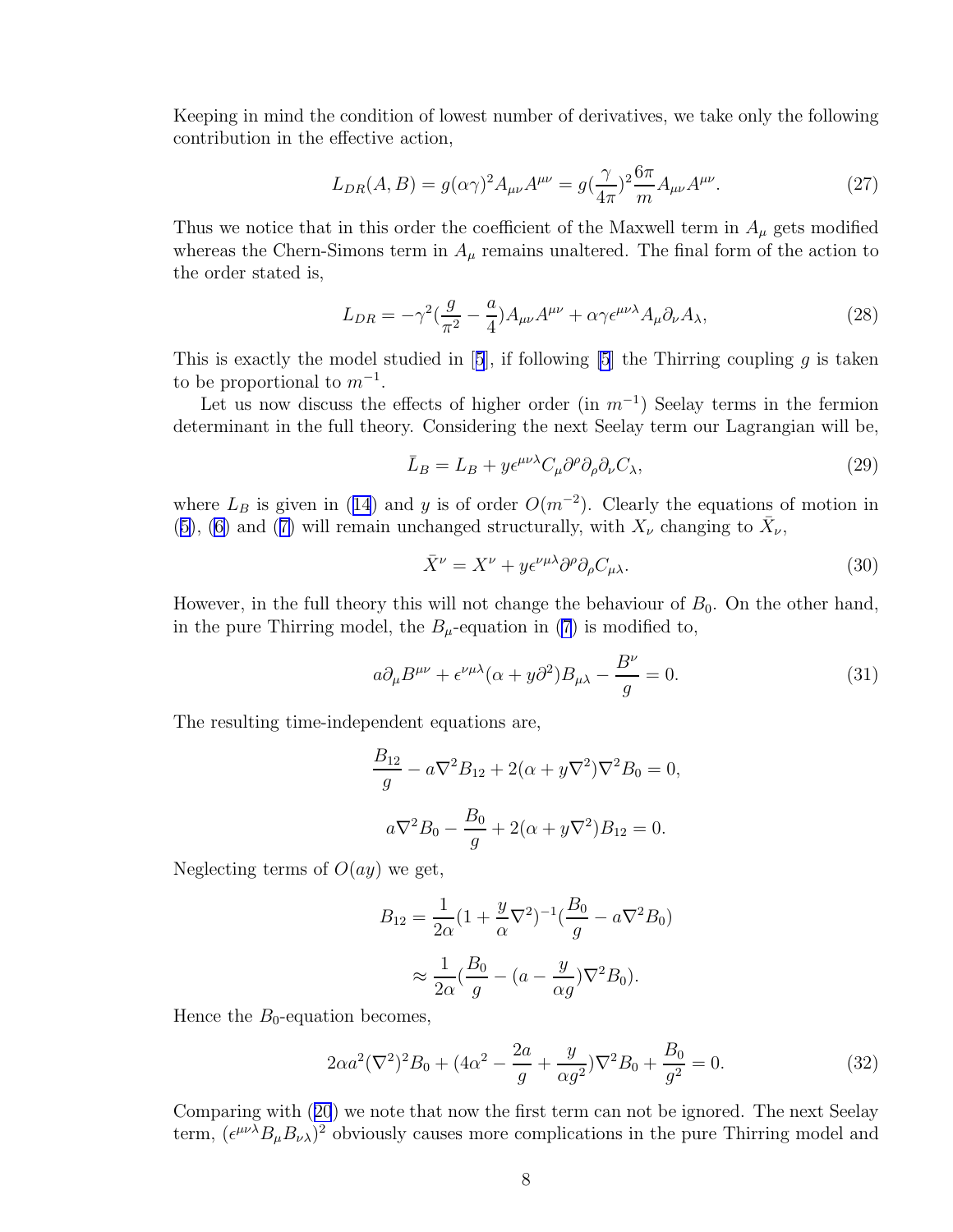obtaining an equation involving  $B_0$  only is non-trivial. In the full theory, the generic feature is that these type of changes leaves the  $B_0$ -equation intact.

#### IV. Non-abelian Theory:

As has been emphasised before[[6\]](#page-10-0), the results are far more complicated in the nonabelian scenario. For arbitrary non-abelian gauge fields  $A^a_\mu$ , identification between the fermi and bose currents is problematic. From the equations of motion given in([5](#page-2-0)),([6](#page-2-0)) and([7\)](#page-3-0), the following covariant conservation equation emerges,

$$
(D_{\mu}^{(C)}j^{\mu})^a = 0. \tag{33}
$$

But this is different from [\(2\)](#page-2-0). Also there is no local gauge invariance in the nonabelian bosonised version due to the nature of cross terms between  $B^a_\mu$  and  $\bar{A}^a_\mu$  present in the theory.

However, these problems can be completely removed for a restricted class of gauge fields, formerly used in [\[8](#page-10-0)], that are proportional to the generators of the Cartan subalgebra only,

$$
[h^{\alpha}, h^{\beta}] = 0, \quad A_{-} = \sum_{\alpha=1}^{r} A_{\alpha} h^{\alpha}, \quad A_{+} = -\sum_{\alpha=1}^{r} A_{\alpha}^{*} h^{\alpha}, \tag{34}
$$

where

$$
A_{\pm} = A_1 \pm i A_2.
$$

In the fermion problem [\[8\]](#page-10-0) it was assumed that the fermion fields  $\psi$  are proportional to the ladder generators  $e^{\alpha}$  only,

$$
\psi = \psi_{\alpha} e^{\alpha},\tag{35}
$$

where,

$$
[e^{\alpha}, e^{-\beta}] = \delta_{\alpha\beta}h^{\alpha}, \quad [h^{\alpha}, e^{\beta}] = K_{\beta\alpha}e^{\beta}, \quad [h^{\alpha}, e^{-\beta}] = -K_{\beta\alpha}e^{-\beta}.
$$

Note that  $(e^{\beta})^+=-e^{-\beta}$ ,  $(h^{\beta})^+=h^{\beta}$  and the Cartan Matrix  $K_{\alpha\beta}$  is real and for  $SU(N)$ symmetric. Thus in the fermion model the charge is

$$
J_0 \approx [\psi^+, \psi] \approx h^{\alpha}
$$

this shows that the charge is also in the Cartan subalgebra. This ansatz prompts us to restrict  $B^a_\mu$  in the Cartan subalgebra. But with  $A^a_\mu$  already in the Cartan subalgebra the entire system is reduced to essentially an abelian one, with just a non-interacting index tagged along each of the fields, reminding us of the nonabelian nature. Hence, in the lowest order of inverse fermion mass, we get a number of decoupled static Helmoltz equations for the non-abelian charge  $B_0^a$ ,

$$
\nabla^2 B_0^a + (\frac{\gamma}{2\sigma})^2 B_0^a = 0.
$$
\n(36)

### V. Conclusion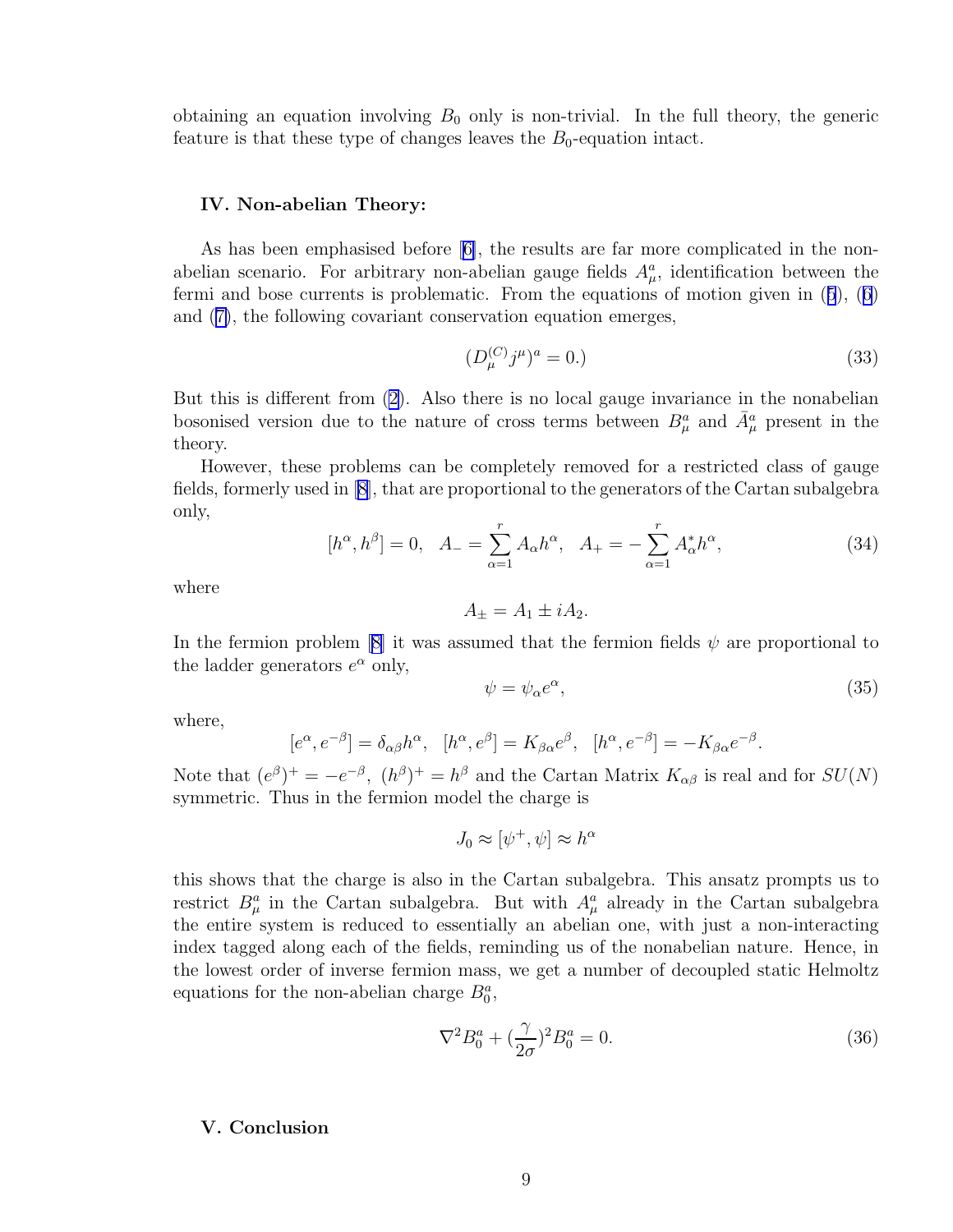As an application of 2+1-dimensional bosonisation, we have studied thoroughly the non-minimally gauged massive Thirring model. Computing the fermion determinant up to first order in inverse fermion mass, the charge in the abelian model is shown to obey the (static) massive Helmholtz equation. Special cases leading to known results in the Thirring and Deser-Redlich models are derived. For abelian gauge group, effects of higher order terms are also discussed. In case of non-abelian gauge fields, a restricted class of gauge fields reduces the system to essentially a group of decoulped abelian ones and the charges behave in an identical fashion to the abelian one.

#### Acknowledgements.

It is a pleasure to thank Dr. Rabin Banerjee for many helpful discussions. Also I am grateful to Professor C. K. Majumdar, Director, S. N. Bose National Centre for Basic Sciences, for allowing me to use the Institute facilities.